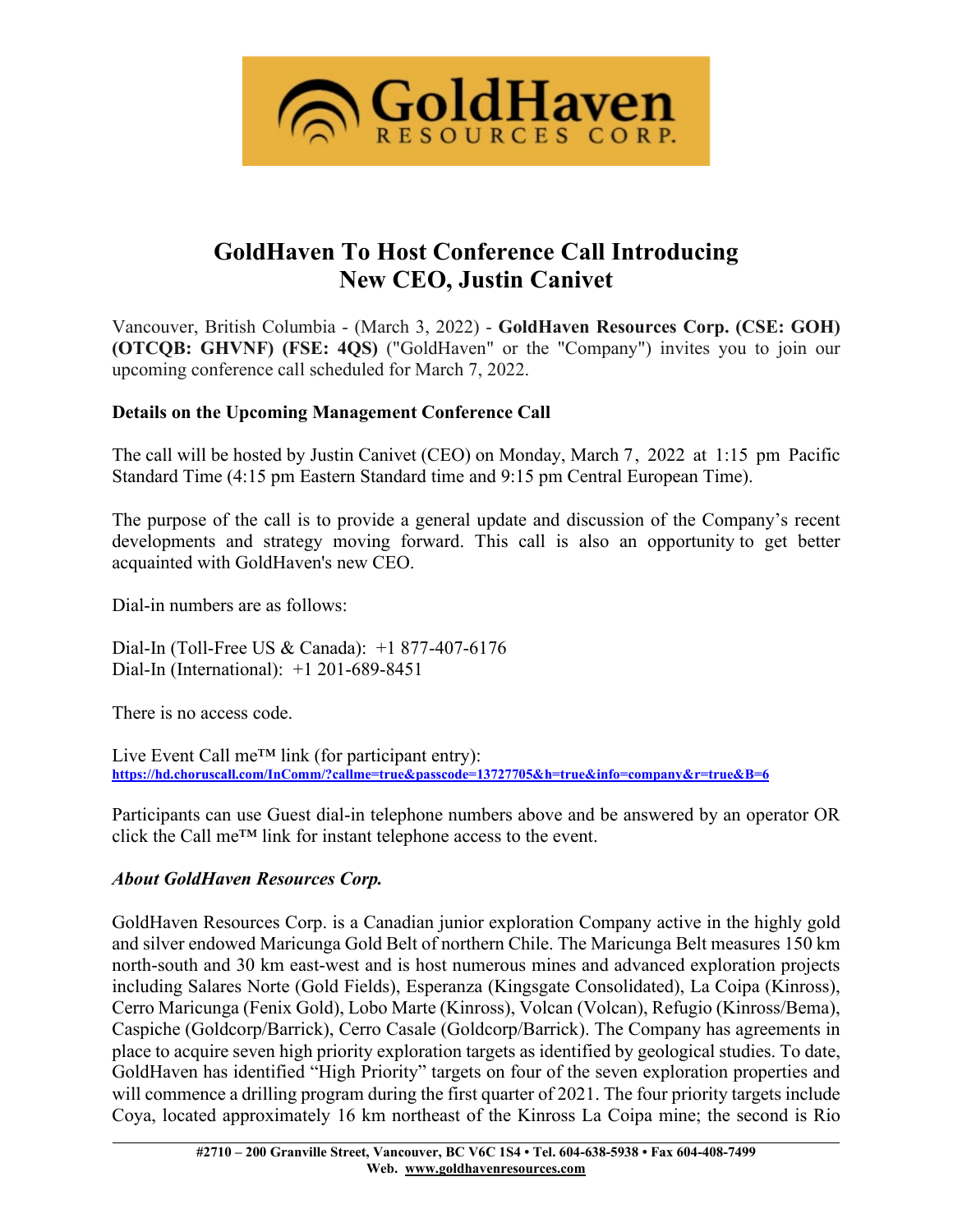Loa, a project located 25 km south of Gold Field's Salares Norte deposit (5.2 million ounces of  $Gold<sup>1</sup>$ ; the third and fourth projects are Alicia and Roma which are approximately 35 km south of the Salares Norte deposit. These exploration targets have been designated High Priority due to extensive, pervasive alteration, favourable geology, highly anomalous rock geochemical results, and their relative proximity to existing deposits. The company has also made recent acquisitions in high profile metal belts in British Columbia and Newfoundland.

#### **On Behalf of the Board of Directors**

*David Smith*

**For further information, please contact:**

**Bonn Smith, Business Development**

**[www.goldhavenresources.com](http://www.goldhavenresources.com/) bsmith@goldhavenresources.com Office Direct: (604) 638-3073**

Neither the CSE nor its Regulation Services Provider (as that term is defined in the policies of the *CSE- Canadian Securities Exchange) accepts responsibility for the adequacy or accuracy of this release.*

#### **News Release References**

1 Jamasmie, C., 2019. Gold Field's Salares Norte project in Chile granted environmental permit. December 18, 2019, 9:29am. Exploration *Intelligence Latin America Gold Silver. <https://www.mining.com/gold-fields-salares-norte-project-in-chile-granted-environmental-permit/>*

#### *Cautionary Statements Regarding Forward Looking Information*

*This news release contains forward-looking statements and forward-looking information (collectively, "forward looking statements") within the meaning of applicable Canadian and U.S. securities legislation, including the United* States Private Securities Litigation Reform Act of 1995. All statements, other than statements of historical fact, included herein including, without limitation, the intended use of the proceeds received from the Offering, the possible acquisition of the Projects, the Company's expectation that it will be successful in enacting its business plans, and the *anticipated business plans and timing of future activities of the Company, are forward-looking statements. Although* the Company believes that such statements are reasonable, it can give no assurance that such expectations will prove *to be correct. Forward-looking statements are typically identified by words such as: "believes", "will", "expects", "anticipates", "intends", "estimates", "plans", "may", "should", "potential", "scheduled", or variations of such words* and phrases and similar expressions, which, by their nature, refer to future events or results that may, could, would, might or will occur or be taken or achieved. In making the forward-looking statements in this news release, the *Company has applied several material assumptions, including without limitation, that investor interest will be* sufficient to close the Offering, and the receipt of any necessary regulatory or corporate approvals in connection with the Offering and the Assignment, that there will be investor interest in future financings, market fundamentals will result in sustained precious metals demand and prices, the receipt of any necessary permits, licenses and regulatory approvals in connection with the future exploration and development of the Company's projects in a timely manner. the availability of financing on suitable terms for the exploration and development of the Company's projects and the *Company's ability to comply with environmental, health and safety laws.*